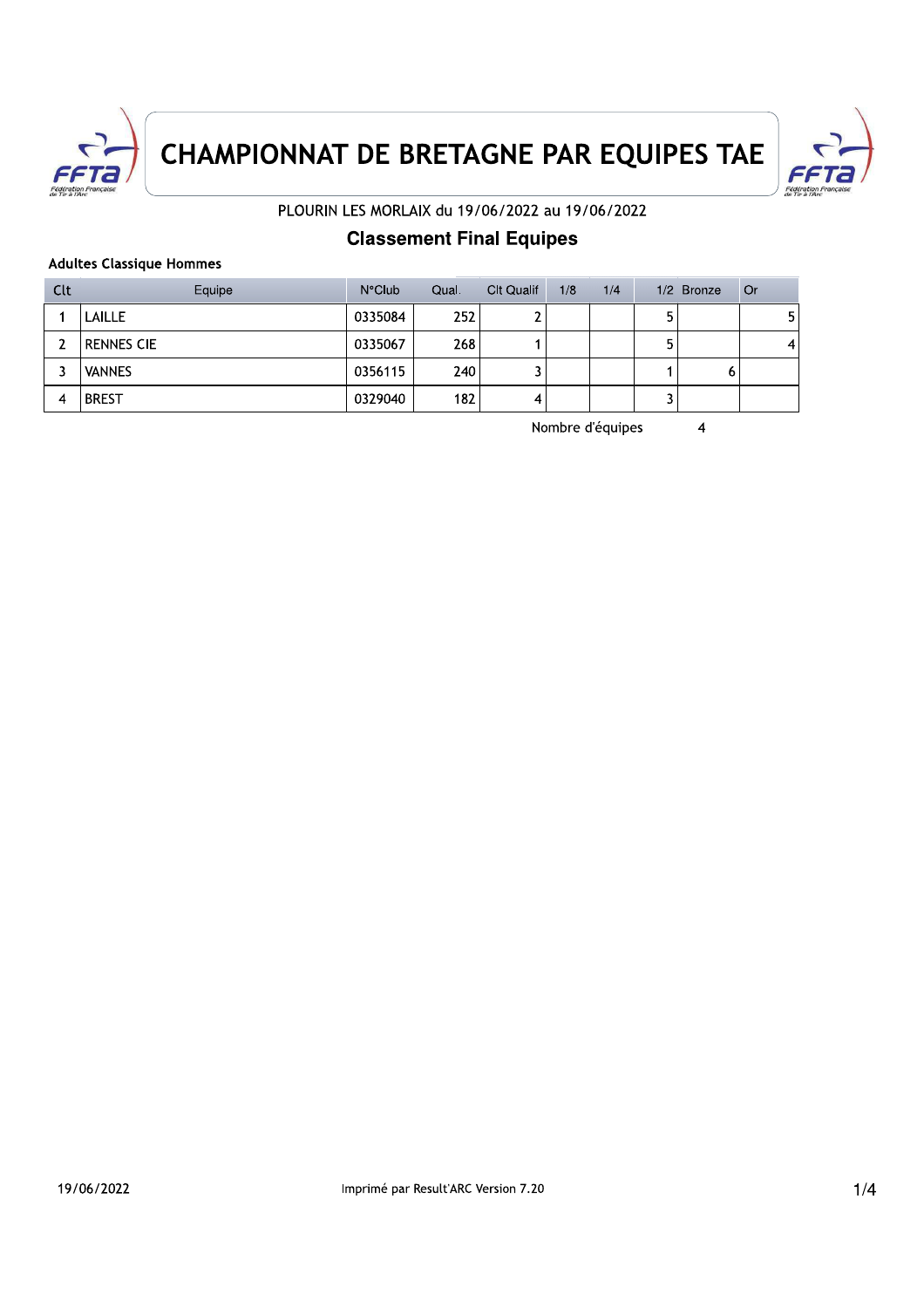



PLOURIN LES MORLAIX du 19/06/2022 au 19/06/2022

## **Classement Final Equipes**

### **Adultes Classique Femmes**

| Clt | Equipe            | $N^{\circ}$ Club | Qual. | Clt Qualif | 1/8 | 1/4              | $1/2$ Bronze | l Or |
|-----|-------------------|------------------|-------|------------|-----|------------------|--------------|------|
|     | <b>RENNES CIE</b> | 0335067          | 195   |            |     |                  |              | 5    |
| ∽   | LAILLE            | 0335084          | 132   |            |     |                  |              | 4    |
|     |                   |                  |       |            |     | Nombre d'équipes |              |      |

Nombre d'équipes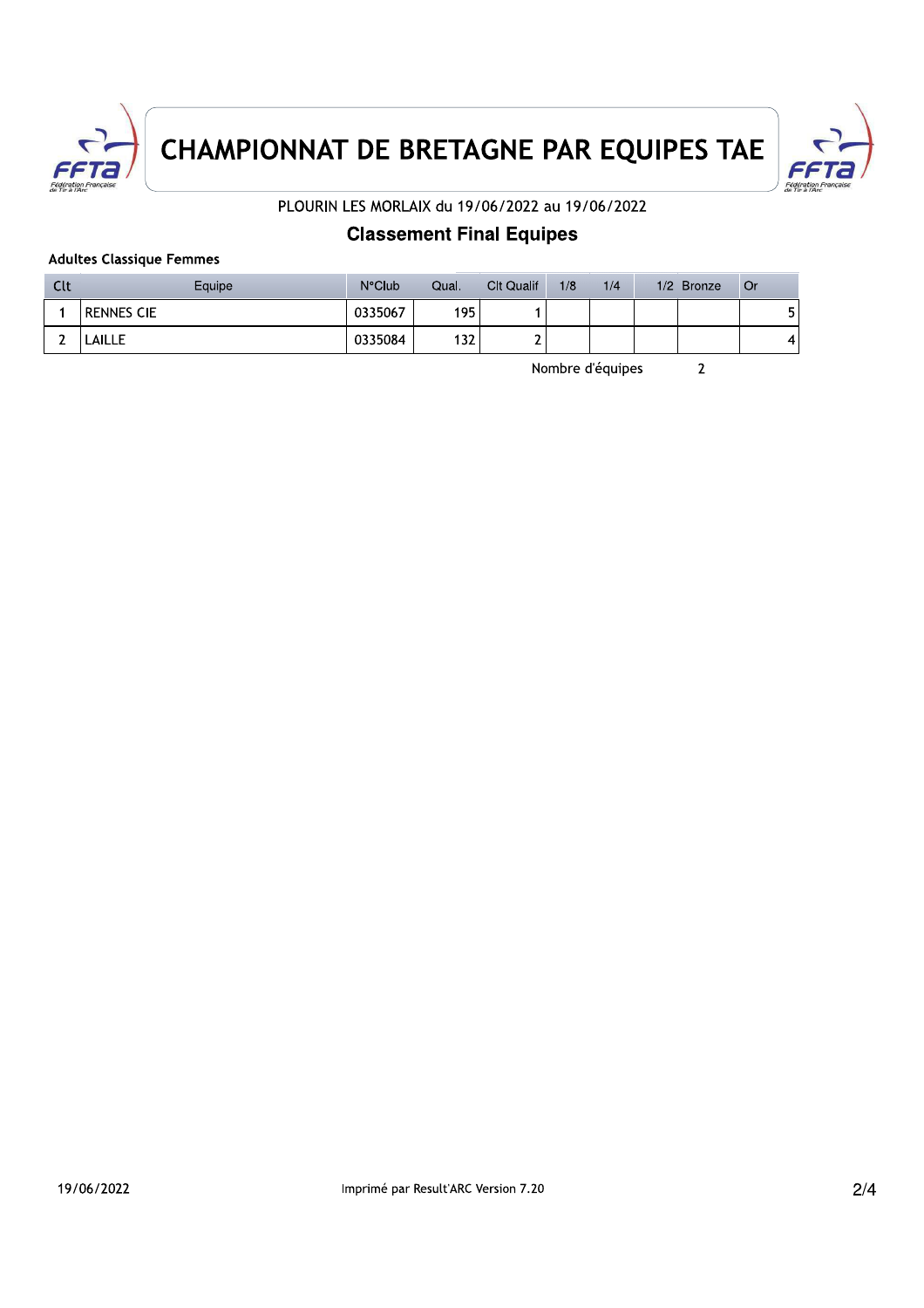



PLOURIN LES MORLAIX du 19/06/2022 au 19/06/2022

## **Classement Final Equipes**

### **Adultes Poulies Hommes**

| Clt | Equipe              | $N^{\circ}$ Club | Qual. | Clt Qualif | 1/8 | 1/4              | 1/2 Bronze | l Or |
|-----|---------------------|------------------|-------|------------|-----|------------------|------------|------|
|     | <b>RENNES CIE</b>   | 0335067          | 319.  |            |     |                  |            | 192  |
|     | PLOURIN LES MORLAIX | 0329053          | 288   |            |     |                  |            | 187  |
|     |                     |                  |       |            |     | Nombre d'équipes |            |      |

Nombre d'équipes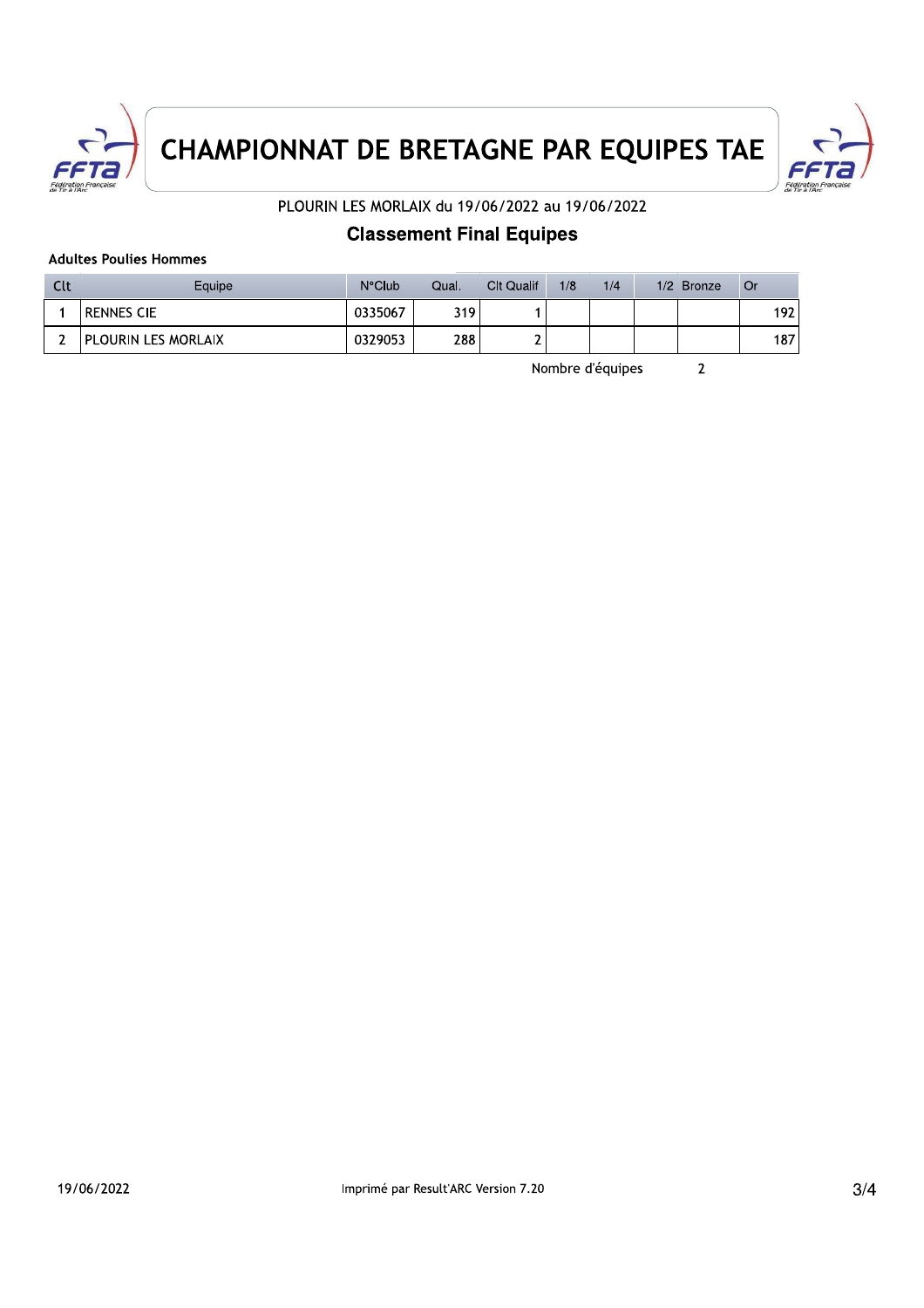



### PLOURIN LES MORLAIX du 19/06/2022 au 19/06/2022

### **Classement Final Equipes**

### **Minimes Classique Mixte**

| Clt | Equipe              | $N^{\circ}$ Club | Qual. | <b>Clt Qualif</b> | 1/8 | 1/4              |   | 1/2 Bronze | <b>Or</b> |
|-----|---------------------|------------------|-------|-------------------|-----|------------------|---|------------|-----------|
|     | <b>RENNES CIE</b>   | 0335067          | 282   |                   |     |                  |   |            | 6         |
|     | <b>GUILERS</b>      | 0329029          | 236   |                   |     |                  | o |            |           |
|     | PLOURIN LES MORLAIX | 0329053          | 66    |                   |     |                  |   |            |           |
|     |                     |                  |       |                   |     | Nombre d'équipes |   |            |           |

Nombre d'équipes

### Nombre total d'équipes  $-11$

Club Organisateur

0329053 COMPAGNIE D'ARC DE PLOURIN LES MORLAIX

Arbitre Responsable

Me.ROGUE MARIE PIERRE

### Liste des arbitres

393697G - M. BONNIEC JEAN YVES / 787471X - Me. LE BORGNE CHANTAL / 398823D - M. ANDRE PHILIPPE / 402152X - Me. ANDRE SOPHIE / 713566R - M. DOUAY MAURICE / 203472R - M. ROGUE MICHEL / 229857V - Me. ROGUE MARIE PIERRE /

Liste des entraîneurs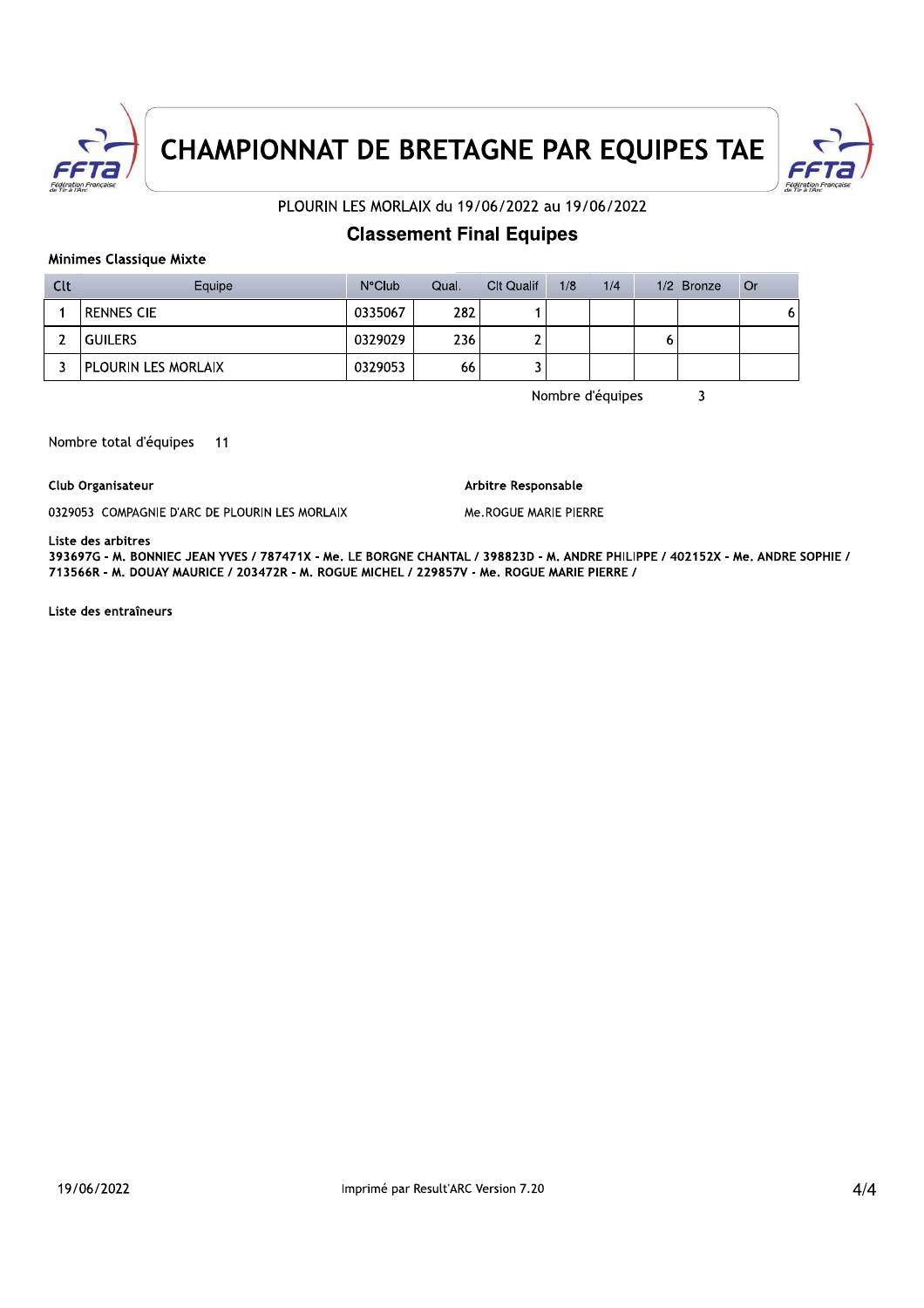



### PLOURIN LES MORLAIX du 19/06/2022 au 19/06/2022

### **Classement Final Equipes**

**Cadets-Juniors Classique Femmes** 

| Clt | Equipe         | $N^{\circ}$ Club | Qual. | <b>Clt Qualif</b> | 1/8 | 1/4              | 1/2 Bronze | l Or |
|-----|----------------|------------------|-------|-------------------|-----|------------------|------------|------|
|     | <b>GUILERS</b> | 0329029          | 258   |                   |     |                  |            | 6    |
|     | Rennes Cie     | 0335067          | 200   |                   |     |                  |            |      |
|     |                |                  |       |                   |     | Nombre d'équipes |            |      |

Nombre d'équipes

Nombre total d'équipes  $\overline{2}$ 

Club Organisateur

0329053 COMPAGNIE D'ARC DE PLOURIN LES MORLAIX

Arbitre Responsable

Me.ROGUE MARIE PIERRE

Liste des arbitres

393697G - M. BONNIEC JEAN YVES / 787471X - Me. LE BORGNE CHANTAL / 398823D - M. ANDRE PHILIPPE / 402152X - Me. ANDRE SOPHIE / 713566R - M. DOUAY MAURICE / 203472R - M. ROGUE MICHEL / 229857V - Me. ROGUE MARIE PIERRE /

Liste des entraîneurs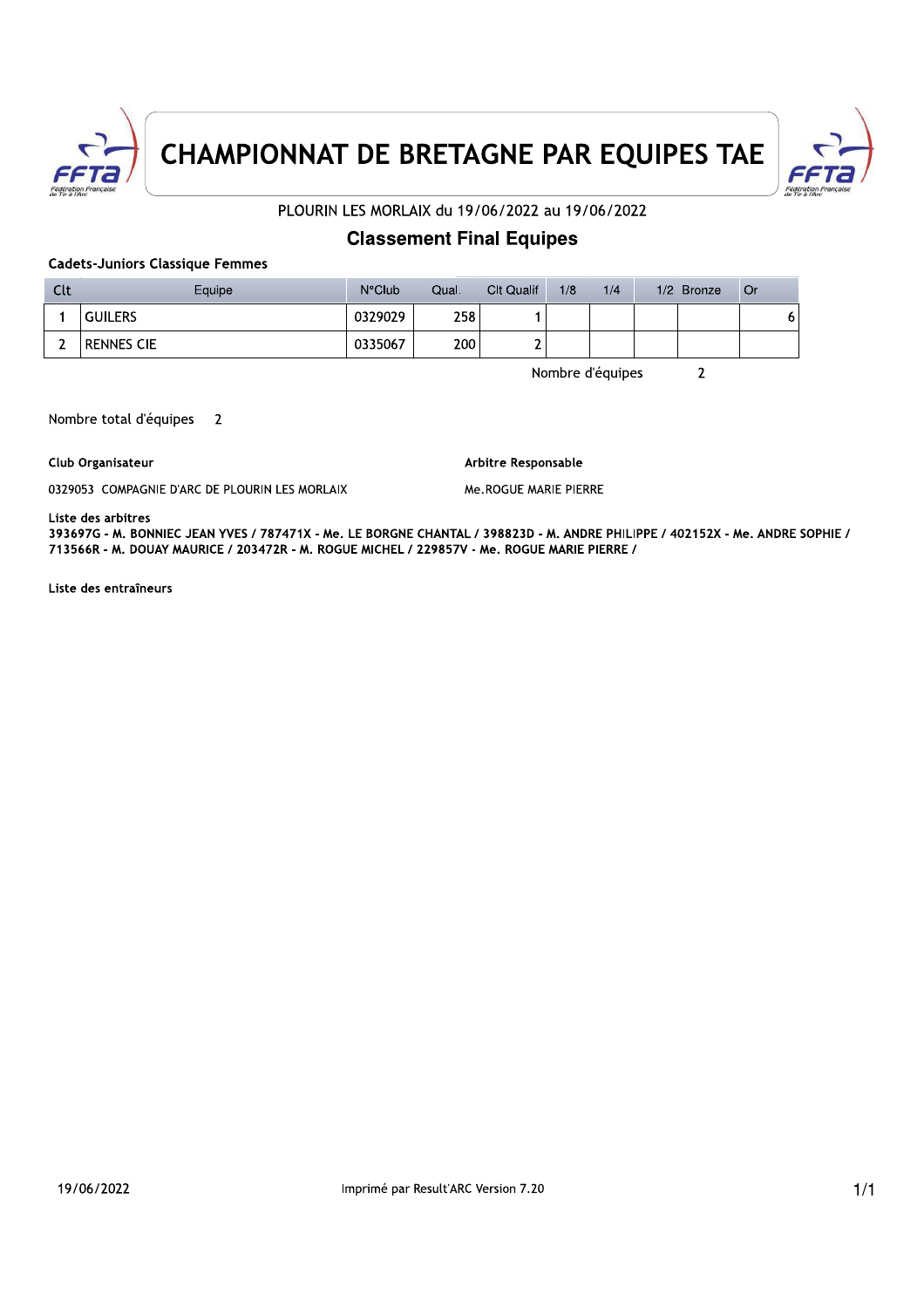



| <b>CHAMPIONNAT DE BRETAGNE PAR EQUIPES TAE</b>  |                               |             |        |    |   |
|-------------------------------------------------|-------------------------------|-------------|--------|----|---|
| PLOURIN LES MORLAIX du 19/06/2022 au 19/06/2022 |                               |             |        |    |   |
|                                                 | <b>CLASSEMENT DES EQUIPES</b> |             |        |    |   |
| Composée de                                     | Licence                       | Catégorie   | Score  | 10 | 9 |
| <b>Adultes Classique Hommes</b>                 |                               |             |        |    |   |
| 1. RENNES CIE                                   |                               |             | 268    |    |   |
| <b>VERZIER-ROUSSON IEWAN</b>                    | 820002G                       | <b>JHCL</b> | $102*$ |    |   |
| <b>LABOUSSE MATTEO</b>                          | 959084H                       | <b>JHCL</b> | $88*$  |    |   |
| NEVEUX CYRIAQUE                                 | 732894Z                       | S1HCL       | $78*$  |    |   |
| LE CAM THEO                                     | 874145H                       | <b>JHCL</b> | 67     |    |   |
| 2. LAILLE                                       |                               |             | 252    |    |   |
| <b>FAUCON KEVIN</b>                             | 774713E                       | S1HCL       | $87*$  |    |   |
| CALVEZ NICOLAS                                  | 908485J                       | S1HCL       | $85*$  |    |   |
| <b>BERNAUX AXEL</b>                             | 852354X                       | S1HCL       | $80*$  |    |   |
| <b>BONNAUD YOHANN</b>                           | 743473Y                       | S1HCL       | 70     |    |   |
| 3. VANNES                                       |                               |             | 240    |    |   |
| <b>BELLON FREDERIC</b>                          | 920475S                       | S2HCL       | $85*$  |    |   |
| <b>GUILLOT CHRISTOPHE</b>                       | 928042S                       | S2HCL       | $81*$  |    |   |
| MAROT LAURENT                                   | 384107H                       | S1HCL       | $74*$  |    |   |

 $CABRERA SYLVAIN$   $919760P$  S2HCL 73

| 4. BKESI          |         |                                | 18 Z  |  |
|-------------------|---------|--------------------------------|-------|--|
| MANCELON DIDIER   | 359223K | S <sub>2</sub> H <sub>CL</sub> | $80*$ |  |
| LE GALL HUBERT    | 941656P | S <sub>2</sub> HCL             | 72*   |  |
| ' BREUS CHRISTIAN | 660486V | S <sub>2</sub> HCL             | $30*$ |  |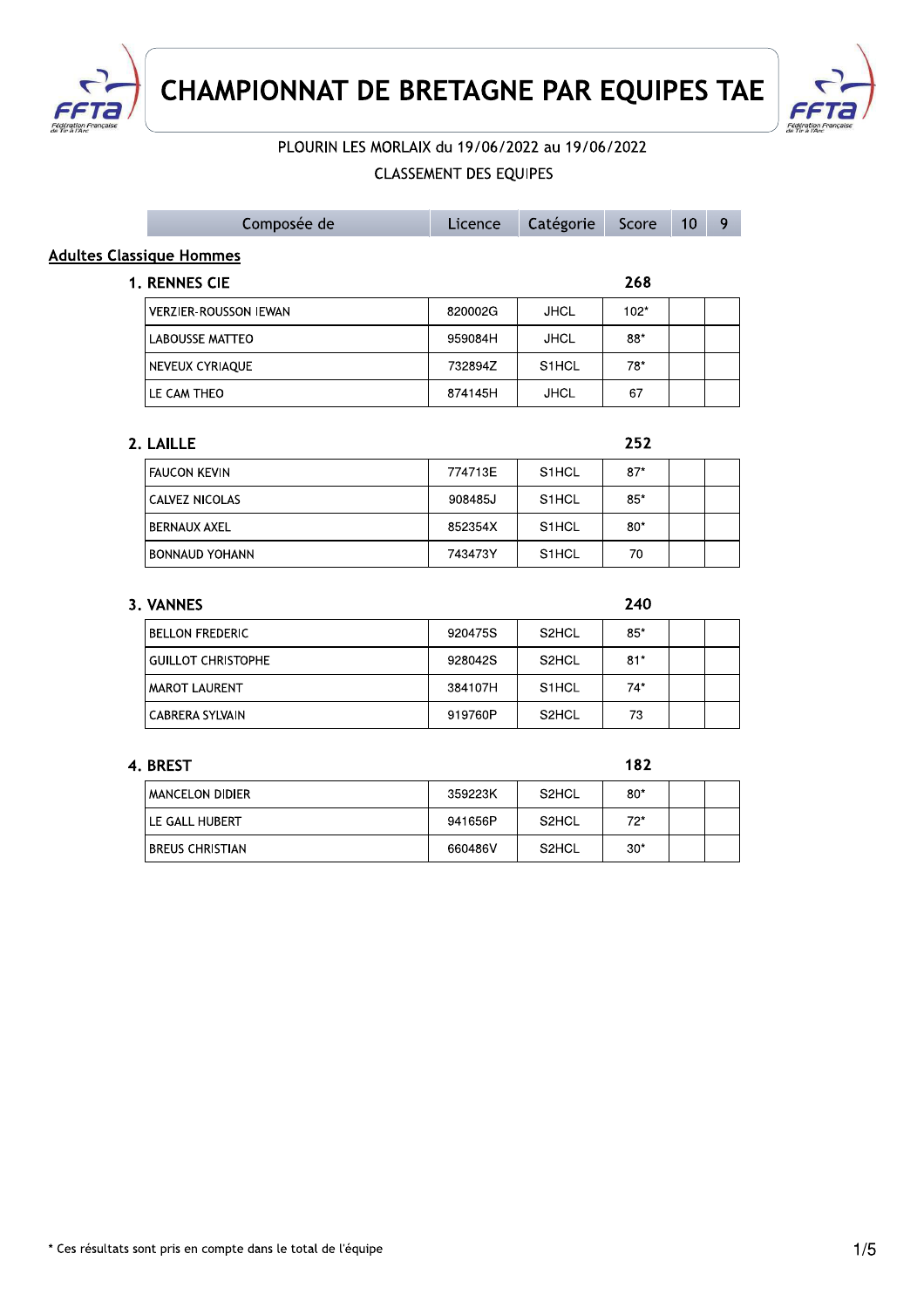

KIHL FANNY

**CHAMPIONNAT DE BRETAGNE PAR EQUIPES TAE** 



# PLOURIN LES MORLAIX du 19/06/2022 au 19/06/2022

## **CLASSEMENT DES EQUIPES**

849007J

S1FCL

 $29*$ 

|                                 | Composée de                | Licence | Catégorie          | Score | 10 | 9 |
|---------------------------------|----------------------------|---------|--------------------|-------|----|---|
| <b>Adultes Classique Femmes</b> |                            |         |                    |       |    |   |
|                                 | <b>1. RENNES CIE</b>       |         |                    | 195   |    |   |
|                                 | <b>ETIENNE ANGELE</b>      | 789705A | <b>JFCL</b>        | $79*$ |    |   |
|                                 | <b>MARTIN-AUBEY LORENA</b> | 837844A | <b>JFCL</b>        | $76*$ |    |   |
|                                 | <b>MORINEAU LAURE</b>      | 871076X | <b>JFCL</b>        | $40*$ |    |   |
|                                 |                            |         |                    |       |    |   |
|                                 | 2. LAILLE                  |         |                    | 132   |    |   |
|                                 | <b>DUBILLE STEPHANIE</b>   | 872375J | S <sub>2</sub> FCL | $62*$ |    |   |
|                                 | ROUAUD SOPHIE              | 765449K | S <sub>2</sub> FCL | $41*$ |    |   |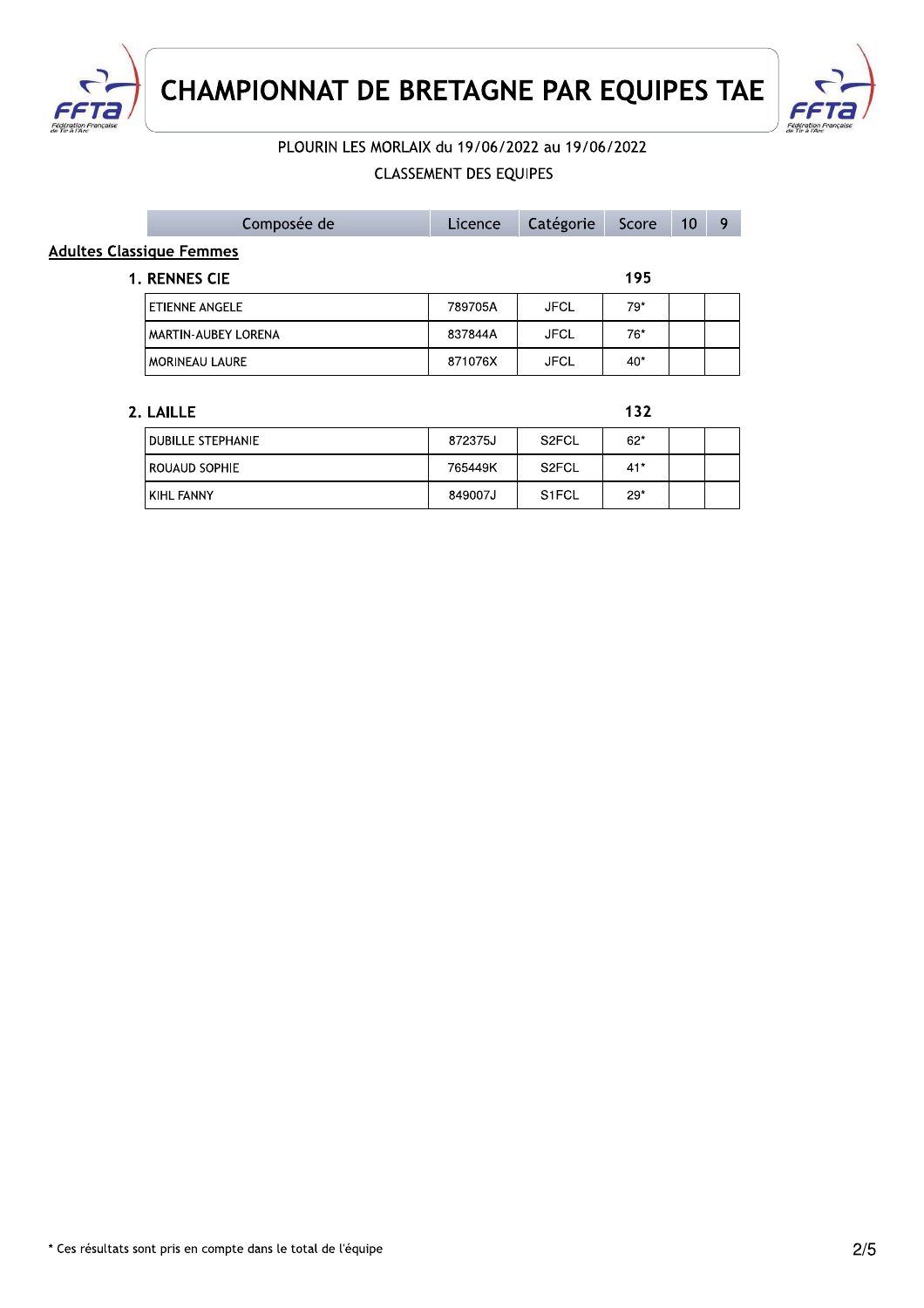



## PLOURIN LES MORLAIX du 19/06/2022 au 19/06/2022

### **CLASSEMENT DES EQUIPES**

|                        | Composée de            | Licence | Catégorie          | Score  | 10 | 9 |
|------------------------|------------------------|---------|--------------------|--------|----|---|
| Adultes Poulies Hommes |                        |         |                    |        |    |   |
|                        | 1. RENNES CIE          |         |                    | 319    |    |   |
|                        | LEFEUVRE CAMILLE       | 592321C | S <sub>1</sub> HCO | $113*$ |    |   |
|                        | <b>DUBOIS FRANCOIS</b> | 999588J | <b>JHCO</b>        | $111*$ |    |   |
|                        | DUFRESNE YAOUEN        | 861042R | CHCO               | $95*$  |    |   |
|                        |                        |         |                    |        |    |   |
|                        | 2. PLOURIN LES MORLAIX |         |                    | 288    |    |   |

| <b>VELLER GERARD</b>  | 675217G | S3HCO                          | $105*$ |  |
|-----------------------|---------|--------------------------------|--------|--|
| KAYSER JULIEN         | 978933H | S <sub>1</sub> HCO             | $95*$  |  |
| <b>VELLER OLIVIER</b> | 675216F | S <sub>1</sub> HCO             | 88*    |  |
| <b>BAIL NICOLAS</b>   | 940610C | S <sub>2</sub> H <sub>CO</sub> | 84     |  |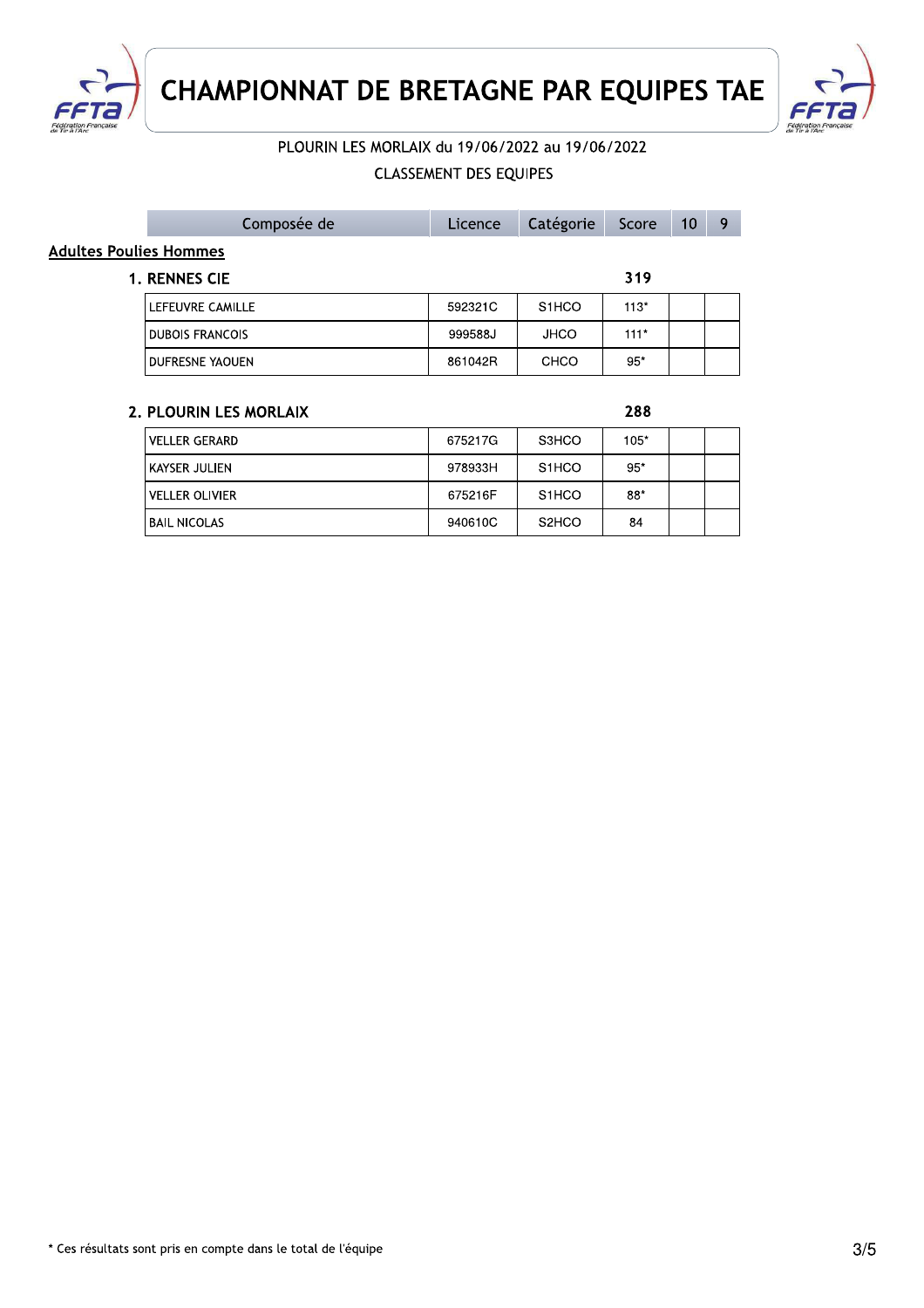



# PLOURIN LES MORLAIX du 19/06/2022 au 19/06/2022

## **CLASSEMENT DES EQUIPES**

|                        | Composée de        | Licence | Catégorie   | Score  | 10 | 9 |
|------------------------|--------------------|---------|-------------|--------|----|---|
| Jeunes Classique Mixte |                    |         |             |        |    |   |
|                        | 1. GUILERS 2       |         |             | 256    |    |   |
|                        | LAVAREC MAHE       | 032168R | <b>PHCL</b> | $101*$ |    |   |
|                        | <b>CABON MALO</b>  | 032167P | <b>PHCL</b> | $82*$  |    |   |
|                        | <b>GOUDIN NOAH</b> | 005789T | <b>PHCL</b> | $73*$  |    |   |
|                        | <b>GROUX LOUIS</b> | 032172V | <b>PHCL</b> | 39     |    |   |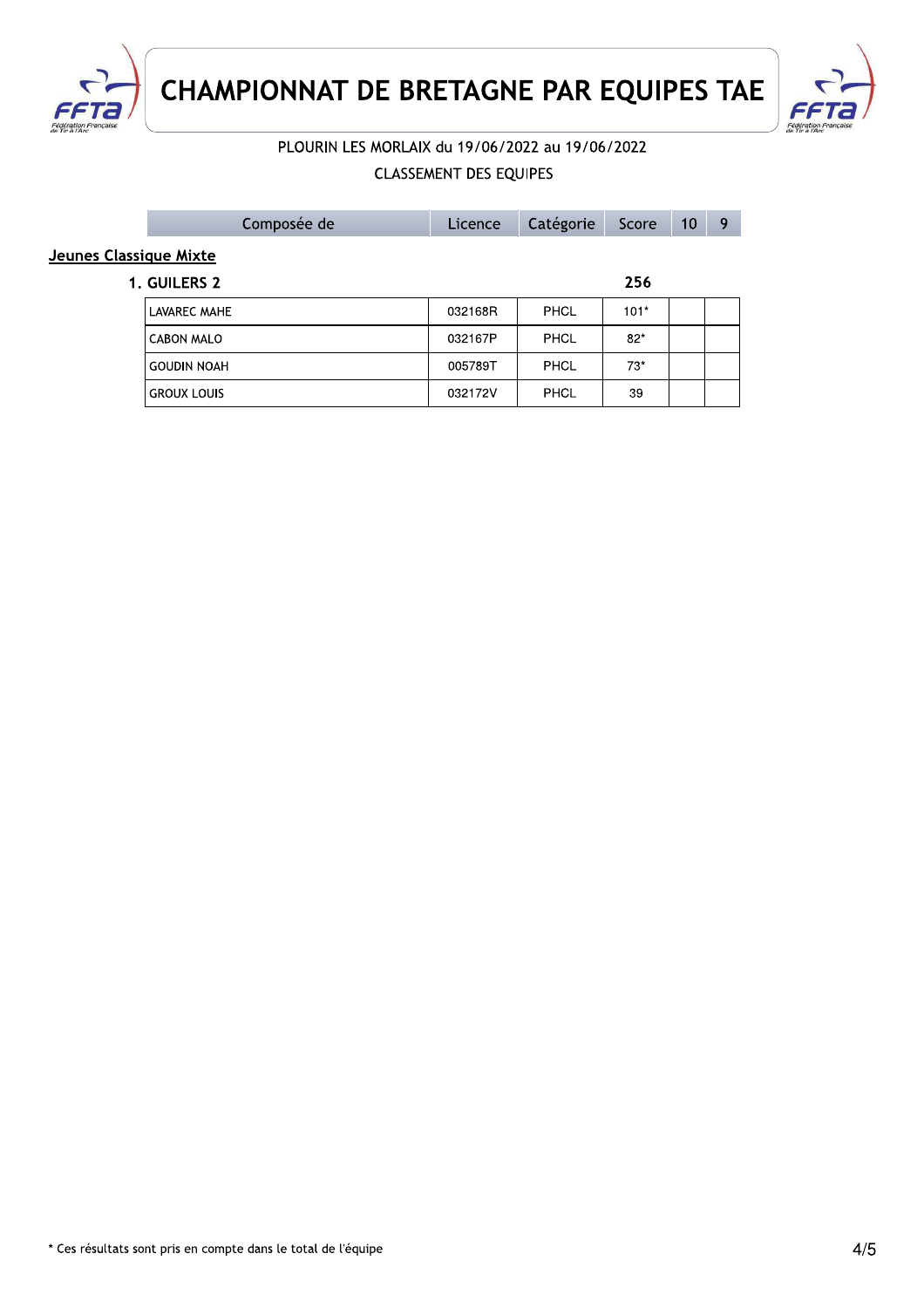



### PLOURIN LES MORLAIX du 19/06/2022 au 19/06/2022

### **CLASSEMENT DES EQUIPES**

994100U

973194V

**BHCL** 

**BFCL** 

 $17*$  $\overline{7}$ 

|                                | Composée de                   | Licence | Catégorie   | Score  | 10 | 9 |  |  |  |  |  |  |
|--------------------------------|-------------------------------|---------|-------------|--------|----|---|--|--|--|--|--|--|
| <b>Minimes Classique Mixte</b> |                               |         |             |        |    |   |  |  |  |  |  |  |
|                                | 1. RENNES CIE                 | 282     |             |        |    |   |  |  |  |  |  |  |
|                                | <b>ARMAND RAPHAEL</b>         | 956857M | <b>MHCL</b> | $100*$ |    |   |  |  |  |  |  |  |
|                                | <b>MAHEAS LOUIS</b>           | 014355D | <b>BHCL</b> | $92*$  |    |   |  |  |  |  |  |  |
|                                | LEBAS EVAN                    | 951078F | <b>BHCL</b> | $90*$  |    |   |  |  |  |  |  |  |
|                                |                               |         |             |        |    |   |  |  |  |  |  |  |
|                                | 2. GUILERS                    |         |             | 236    |    |   |  |  |  |  |  |  |
|                                | <b>GOUDIN MATHYS</b>          | 922821S | <b>MHCL</b> | $83*$  |    |   |  |  |  |  |  |  |
|                                | <b>GROUX FLAVIE</b>           | 956879L | <b>BFCL</b> | $80*$  |    |   |  |  |  |  |  |  |
|                                | <b>ABIVEN CORALINE</b>        | 988631Z | <b>MFCL</b> | $73*$  |    |   |  |  |  |  |  |  |
|                                | <b>MONDI ALEX</b>             | 989393C | <b>BHCL</b> | 55     |    |   |  |  |  |  |  |  |
|                                |                               |         |             |        |    |   |  |  |  |  |  |  |
|                                | <b>3. PLOURIN LES MORLAIX</b> |         |             | 66     |    |   |  |  |  |  |  |  |
|                                | NECTOUX GABRIEL               | 910632T | <b>BHCL</b> | $29*$  |    |   |  |  |  |  |  |  |
|                                | LE GALL PAULINE               | 952164L | <b>MFCL</b> | $20*$  |    |   |  |  |  |  |  |  |

**BAIL ALEXIS** 

LAFAYE ENORA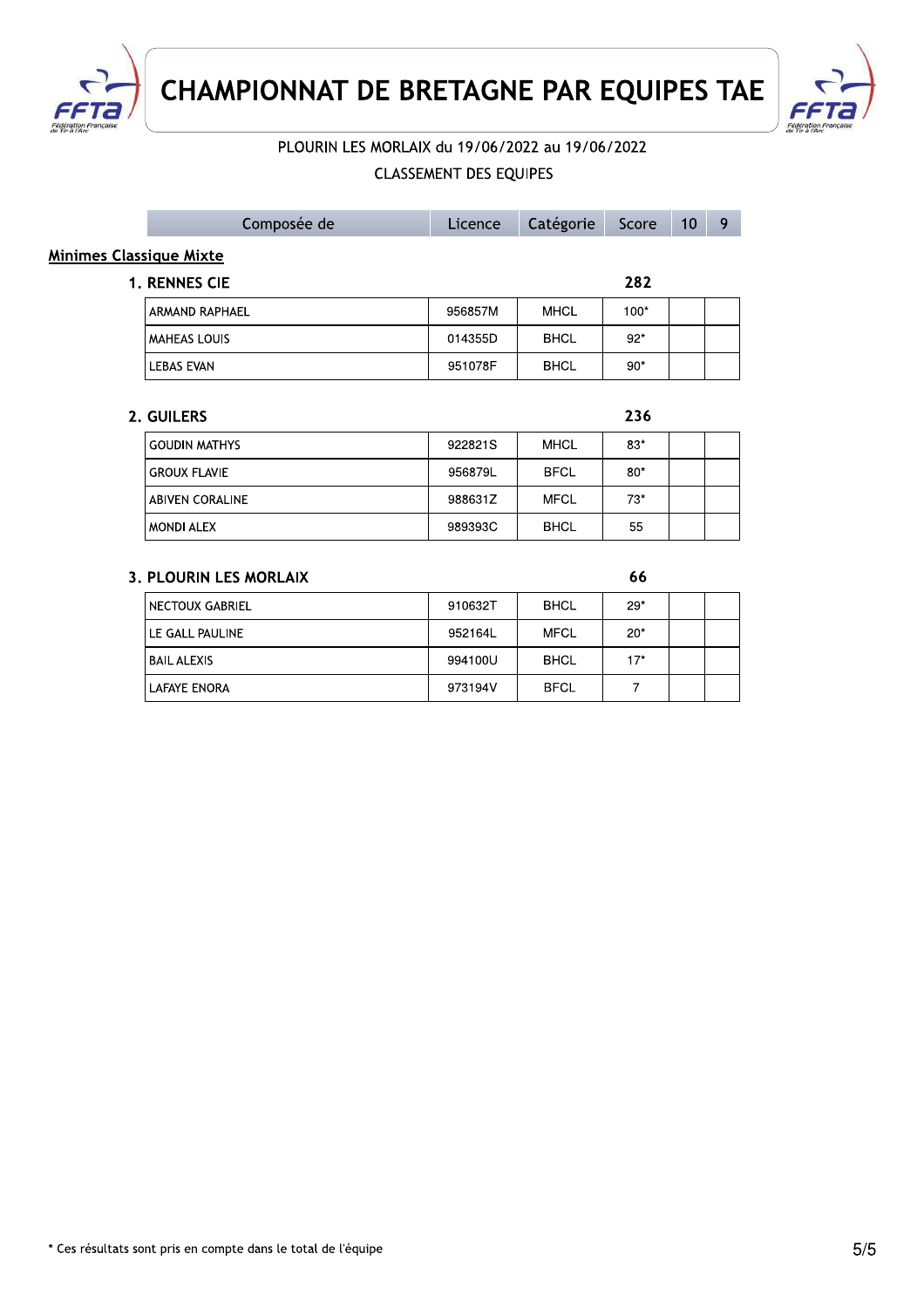



# PLOURIN LES MORLAIX du 19/06/2022 au 19/06/2022

## **CLASSEMENT DES EQUIPES**

|                                        | Composée de                  | Licence | Catégorie   | Score  | 10 | q |  |
|----------------------------------------|------------------------------|---------|-------------|--------|----|---|--|
| <b>Cadets-Juniors Classique Hommes</b> |                              |         |             |        |    |   |  |
|                                        | <b>1. RENNES CIE</b>         |         |             | 257    |    |   |  |
|                                        | <b>VERZIER-ROUSSON IEWAN</b> | 820002G | <b>JHCL</b> | $102*$ |    |   |  |
|                                        | LABOUSSE MATTEO              | 959084H | JHCL        | 88*    |    |   |  |
|                                        | LE CAM THEO                  | 874145H | <b>JHCL</b> | $67*$  |    |   |  |